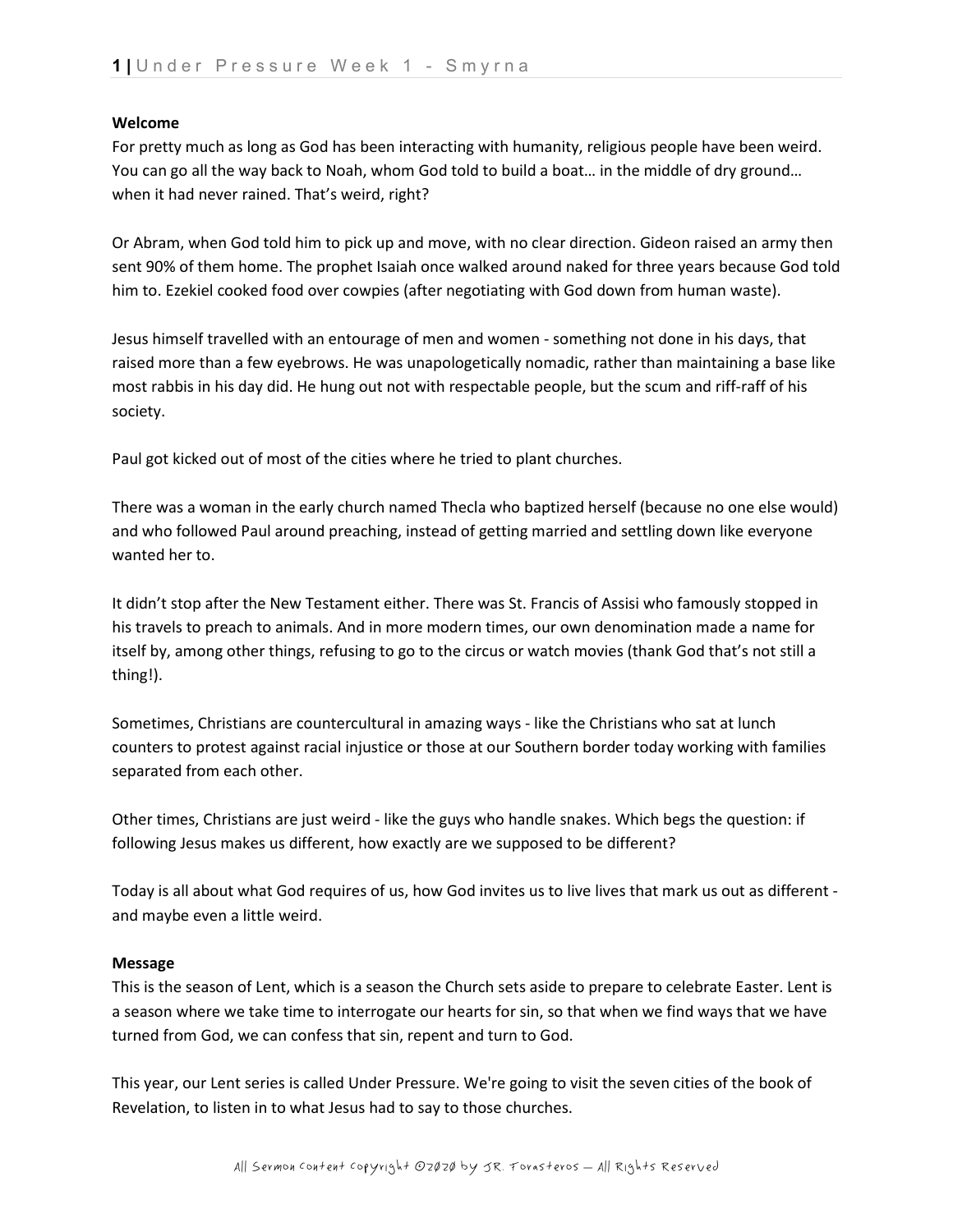Those seven cities were all in the Roman province of Asia, what we call today Turkey. The Revelation was written at the end of the first century, when a Caesar named Diocletian was on the throne. Unlike Nero a generation earlier, Diocletian didn't really care about Christians. There was no officially sanctioned wide-spread persecution.

But the churches in those seven cities all faced one important question: in a world that wants you to worship Caesar as Lord, who will you serve?

## Jesus? Or Caesar?

There're probably a million different ways to answer that question, and we're looking at seven of them over the season of Lent. These seven churches had seven different responses to "How do we stay faithful to Jesus in an unfaithful world?"

And not all their responses were good. But for John, no matter where the churches were, no matter how they were struggling, they needed the same thing: a fresh revelation of Jesus. That's what we see at the end of Chapter 1, just before John writes the letters:

When I turned to see who was speaking to me, I saw seven gold lampstands. And standing in the middle of the lampstands was someone like the Son of Man. He was wearing a long robe with a gold sash across his chest. His head and his hair were white like wool, as white as snow. And his eyes were like flames of fire. His feet were like polished bronze refined in a furnace, and his voice thundered like mighty ocean waves. He held seven stars in his right hand, and a sharp two-edged sword came from his mouth. And his face was like the sun in all its brilliance.

When I saw him, I fell at his feet as if I were dead. But he laid his right hand on me and said, "Don't be afraid! I am the First and the Last. I am the living one. I died, but look—I am alive forever and ever! And I hold the keys of death and the grave. -- Revelation 1:12-18

Believe it or not, this intense, bizarre, cosmic vision of Jesus is what all seven of these churches need to be faithful to Jesus.

And he's who we need too. Just watch and learn.

On Ash Wednesday, we began with the Church in Ephesus. We saw that, though held on to the teaching of Jesus with a death-drip, they'd held on so hard their claws had come out, claws they used to destroy people who didn't see the world the way they did. We saw on Ash Wednesday that John called them to remember their first love - Jesus himself.

Today, we're travelling to the next city, Smyrna. The Smyrnese were a people who felt caught between opposing claims on their loyalty. I think we can feel that today pretty well. In our desire to be GOOD, we aren't sure where our allegiance and loyalty should go. Being a good employee these days often means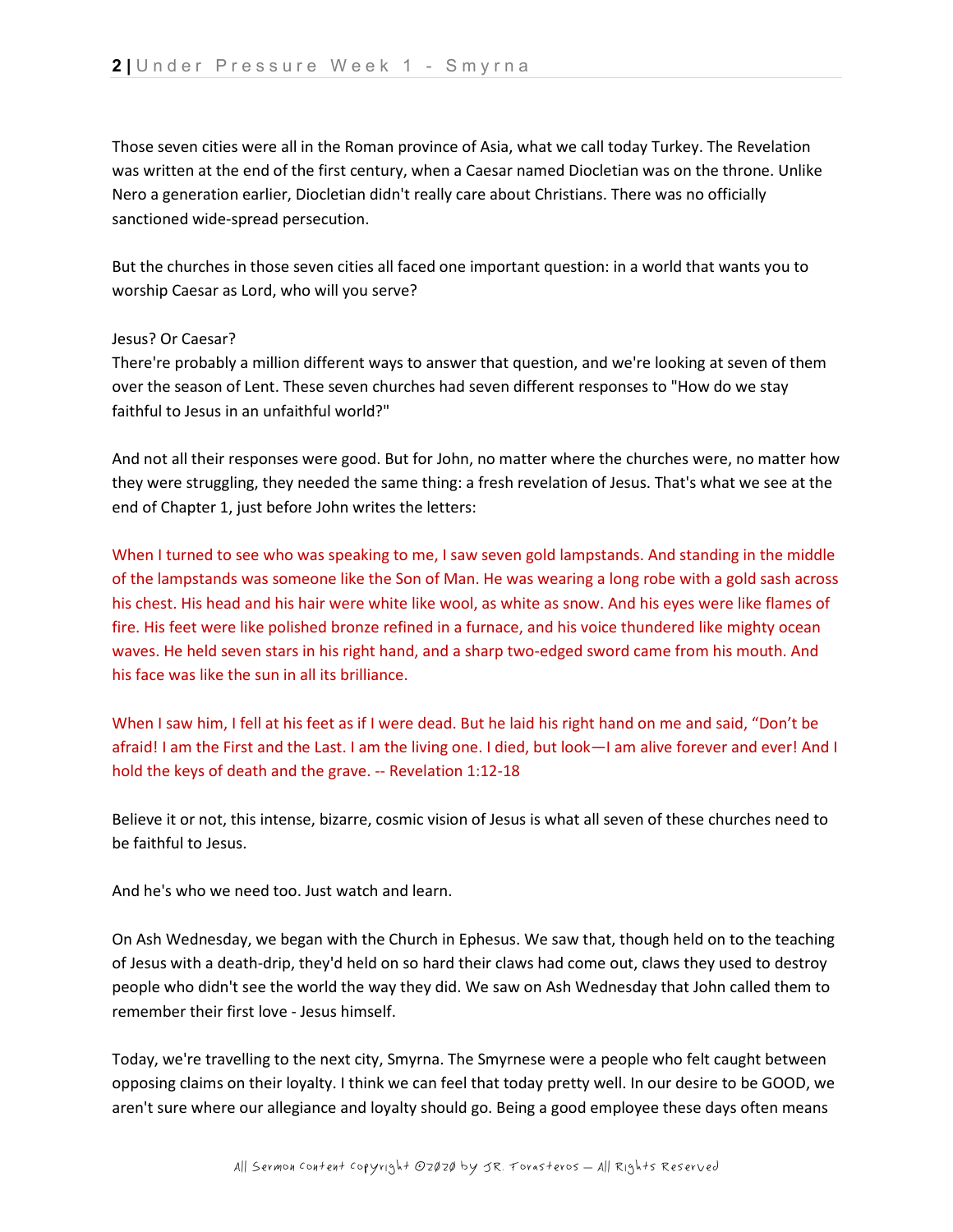working a lot more hours than you really have in you, and at the cost of time for yourself, or with your family and friends. Being a good parent means being torn between obligations, running from one event to the next. Being a good spouse, partner, friend… we could go on and on. We're all tired all the time - in fact, we've turned it into a virtue. Somehow, the more tired you are, the more impressive that makes you.

Jesus has a powerful word for those of us who find ourselves caught between opposing obligations and desires: following him is going to make us weird. It's going to mean we disappoint some people, fail to meet some of those expectations. Not be the person every single person wants us to be. We should expect not to fit in, and be faithful to him anyway.

[Smyrna] The Smyrnans were in a worse place than us, if you can believe it. But first, some background on Smyrna. Smyrna was a wealthy port city that had been destroyed almost 700 years before the Revelation, then rebuilt about 300 years later (think about that: the city was gone for longer than the US has been a country). The city had a reputation as the city that was once dead but now alive.

The city was prosperous enough that it grew up the side of the nearby mountains, leading to a spectacular skyline some ancient travelers called the "crown of Smyrna".

Smyrna had a special relationship with Rome. Over 200 years before the Revelation was written, when Rome was battling Carthage over control of this region, Smyrna had backed Rome. In appreciation for their loyalty, Rome rewarded Carthage with an Imperial Temple, a marker of loyalty to Rome and favor or Rome.

Here's where it gets really interesting: as a marker of loyalty, Smyrnan citizens were expected to offer a pinch of incense on the altar at the Imperial altar once a year as an offering to Caesar and Rome. Doing so granted them a certificate they could show or display, proving their loyalty to the empire (and the city!).

The Christians in the Smyrnan church refused to worship caesar. Their lord was Jesus, not Diocletian. So of course, they didn't get their loyalty certificates.

[Scripture Slide] Now, I want you to do a thought experiment with me: imagine you're at a Rangers game, and it's time to stand for the national anthem, and you see someone a few rows in front of you stay seated. Not only that, they turn away from the flag and hum a different song to themselves.

How would that person be treated by the people around him?

And that's in the US, where we have freedom of religion and freedom of expression. You can imagine how much worse it would be if shop owners proudly displayed their loyalty certificates and the Christian shop owner didn't have one.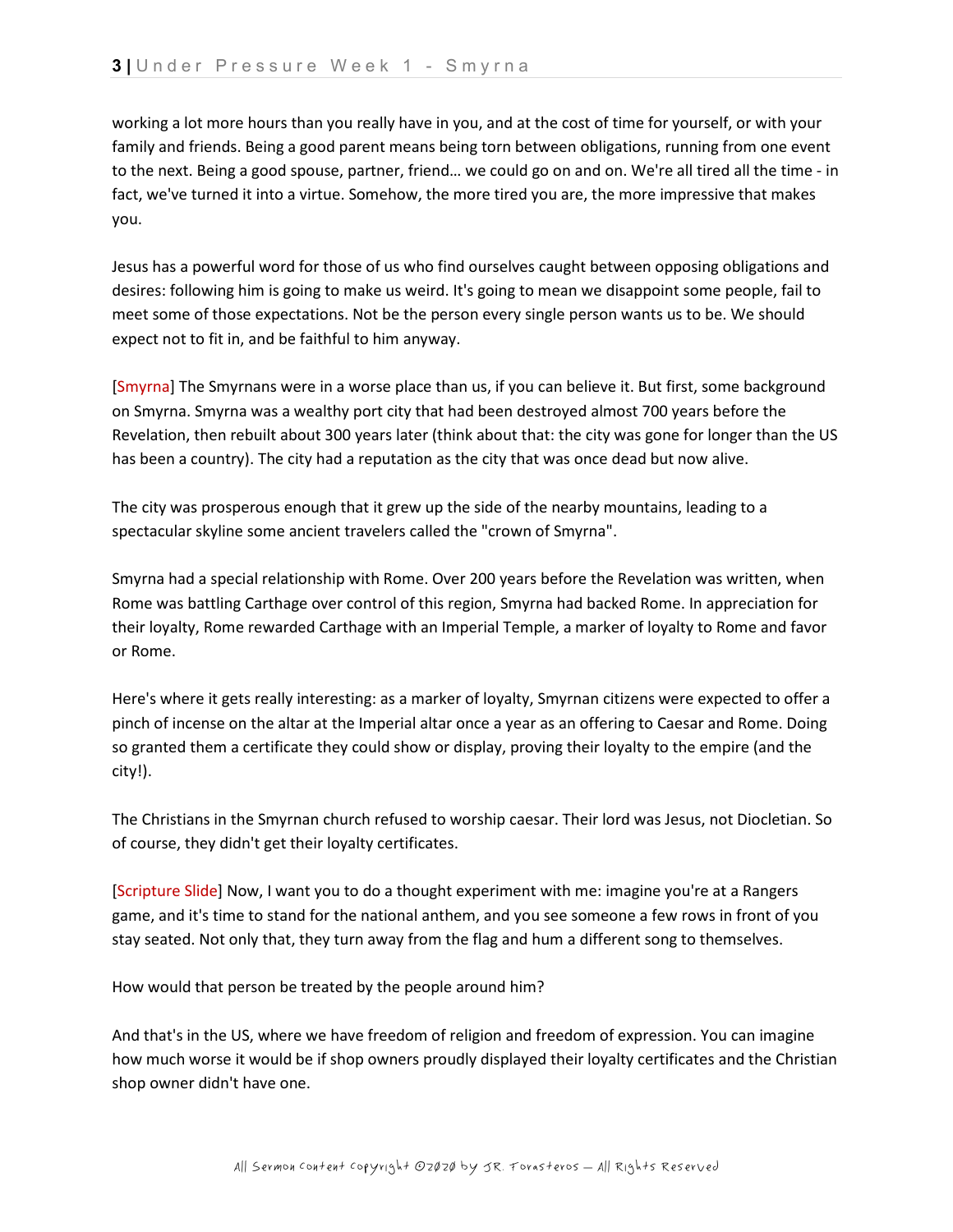The Christians suffered social ostracization, economic hardships and more. They were really and truly suffering for their faithfulness to Jesus.

Which is why Jesus sends them this powerful word:

"Write this letter to the angel of the church in Smyrna. This is the message from the one who is the First and the Last, who was dead but is now alive:

"I know about your suffering and your poverty—but you are rich! I know the blasphemy of those opposing you. They say they are Jews, but they are not, because their synagogue belongs to Satan. Don't be afraid of what you are about to suffer. The devil will throw some of you into prison to test you. You will suffer for ten days. -- Revelation 2:8-10a

Did you catch the references Jesus makes to Smyrna? He calls himself the one who was dead but is now alive - a spin on the city's nickname. And at the end, he promises them a crown of life, in contrast to the city's skyline. He also insists that he knows their suffering, and he calls them rich, even though they're poor.

That's a major bit of encouragement for Smyrnans, who have been suffering in real, tangible and economic ways because they have remained faithful to Jesus. The city around them is rich and prosperous, enjoying the fruits of a port city with Rome's favor. Can you imagine how hard it was for them to know that the only thing keeping them from enjoying the same prosperity was a pinch of incense tossed on an altar *once a year*? It seems like such a little gesture to ensure your family eats, your friends don't ostracize you or hurl insults at you.

And yet here Jesus says, I see you. I see the truth no one else (not even you!) can see: you're rich. Rich in Spirit. Rich in what matters.

But what about that bit in the middle, about the synagogue of Satan? Who are these Jews John speaks so negatively about?

We have to be really careful here, because Christians for centuries have used verses like this to stoke the fires of anti-Semitism - and you can see why. Calling Jews a synagogue of Satan sounds pretty harsh.

What we have to remember here is that John, the author of Revelation, and many of those early Christians were Jewish. Before they believed the good news that Jesus is God's Messiah, they gathered in synagogues to worship God and many of them were looking forward to the coming of God's Messiah.

That's especially important outside of Israel. In Roman cities like Smyrna, Jews had a protected status, an exemption from the expectation to worship caesar. Smyrnan citizens treated Jews living among them like foreigners (even if they were born and raised in Smyrna). They didn't have the same expectation of patriotism they did for their fellow Gentile Smyrnans.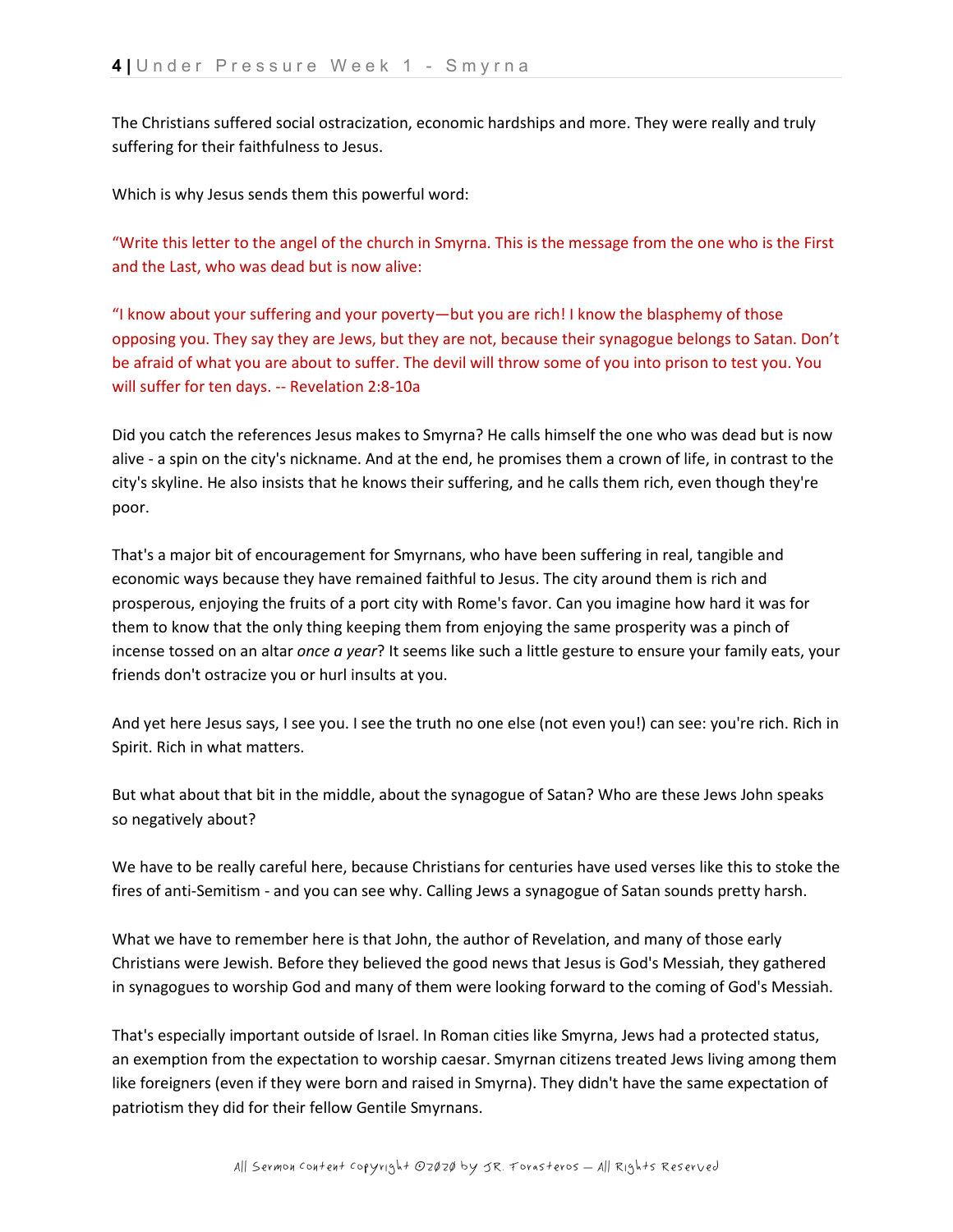But many Jews didn't believe Jesus was God's Messiah. They didn't want to follow Jesus, and they rejected the Jews who did.

So the Church in Smyrna was comprised of Jews and Gentiles who were following Jesus, and had been rejected by pretty much everyone - both Gentiles *and* Jews in Smyrna. People who had once been friends and family turned their backs on them.

So John, a Jew, calls his fellow Jews a "synagogue of Satan", meaning he thinks they're deceived and being used to test the faithful Jesus-followers of Smyrna.

Christians today - especially us Gentile Christians have to be very careful with this passage because, as non-Jews, we're not part of this conversation. It's a lot like the n-word. That word belongs today to the Black community. And there's a lot of debate within the Black community about how that word works, whether it's empowering or derogatory, and more. But I'm White. That word doesn't belong to me. So I don't use it. Even when it's just me and my White friends. Even with my close Black friends. Even when I'm singing along to a rap song. Because it's not my word.

Same goes for this passage here. Given the violence the Church has visited upon Jewish people throughout the centuries, we have to handle this verse with care. And what matters for us today is that truth that the Christians in Smyrna had no safe haven. No matter where they turned - to the Jews or to the Gentiles, their choice to be faithful to Jesus cost them relationships.

So what do those Christians in Smyrna have to teach us today? A lot, I think.

If we are following Jesus in our culture, it likely means we're going to make both sides of a lot of stuff uncomfortable. We'll be pro-life in a way that makes conservatives uncomfortable, because we won't just care about the unborn. We'll also advocate for policies that care for kids after they're born, fighting xenophobia and poverty. We'll be against the death penalty and see war at most as a last resort rather than a preemptive weapon. On the other hand, we'll pursue racial justice in a way that makes progressives uncomfortable. We'll demand systems that are truly just and representative, not merely tokenistic (like the primary system that's delivered 6 White frontrunners for the presidential race). We'll seek to establish systems and policies that work to repair past injustices while simultaneously working to make our present more equitable.

You can feel that tension, can't you?

A church that takes seriously Jesus' command to love our neighbors as ourselves is going to be pretty weird.

It's enough to freeze us in place, if we're not careful. That's why we need to hear Jesus' words to the Church in Smyrna: I see you. When others reject you, harass you, question you, ostracize you, I see you, I know you.